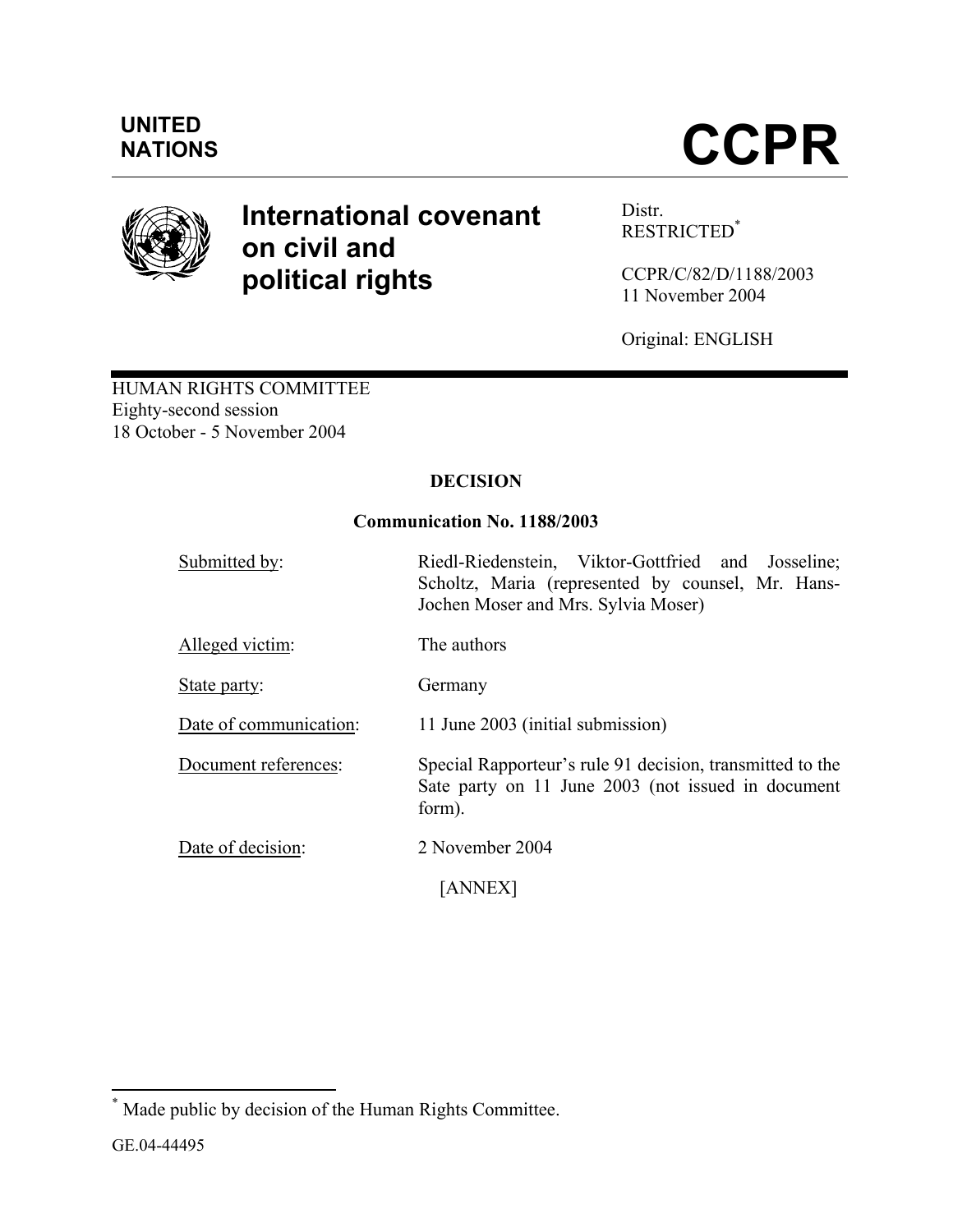## **ANNEX**

## DECISION OF THE HUMAN RIGHTS COMMITTEE UNDER THE OPTIONAL PROTOCOL TO THE INTERNATIONAL COVENANT ON CIVIL AND POLITICAL RIGHTS

#### Eighty-second session

#### concerning

#### **Communication No. 1188/2003\*\***

| Submitted by:   | Riedl-Riedenstein, Viktor-Gottfried and Josseline;                                       |
|-----------------|------------------------------------------------------------------------------------------|
|                 | Scholtz, Maria (represented by counsel, Mr. Hans-<br>Jochen Moser and Mrs. Sylvia Moser) |
| Alleged victim: | The authors                                                                              |
| State party:    | Germany                                                                                  |

Date of communication: 11 June 2003 (initial submission)

 The Human Rights Committee, established under article 28 of the International Covenant on Civil and Political Rights,

Meeting on 2 November 2004

Adopts the following:

1

#### **DECISION ON ADMISSIBILITY**

1. The authors of the communication are Viktor-Gottfried and Josseline Riedl-Riedenstein (first and second authors), born in 1916 and in 1934 respectively, and Maria Scholtz (née Riedl-Riedenstein; third author). All are Austrian nationals. The authors claim to be victims of a violation by Germany<sup>1</sup> of articles 14, paragraph 1, and 26 of the Covenant. They are represented by counsel.

<sup>\*\*</sup> The following members of the Committee participated in the examination of the present communication: Mr. Nisuke Ando, Ms. Christine Chanet, Mr. Franco Depasquale, Mr. Maurice Glèlè Ahanhanzo, Mr. Walter Kälin, Mr. Ahmed Tawfik Khalil, Mr. Rafael Rivas Posada, Sir Nigel Rodley, Mr. Martin Scheinin, Mr. Ivan Shearer, Mr. Hipólito Solari-Yrigoyen and Mr. Maxwell Yalden.

<sup>&</sup>lt;sup>1</sup> The International Covenant on Civil and Political Rights and the Optional Protocol entered into force for the State party respectively on 23 March 1976 and 25 November 1993. Upon ratification of the Optional Protocol, the State party entered the following reservation: "The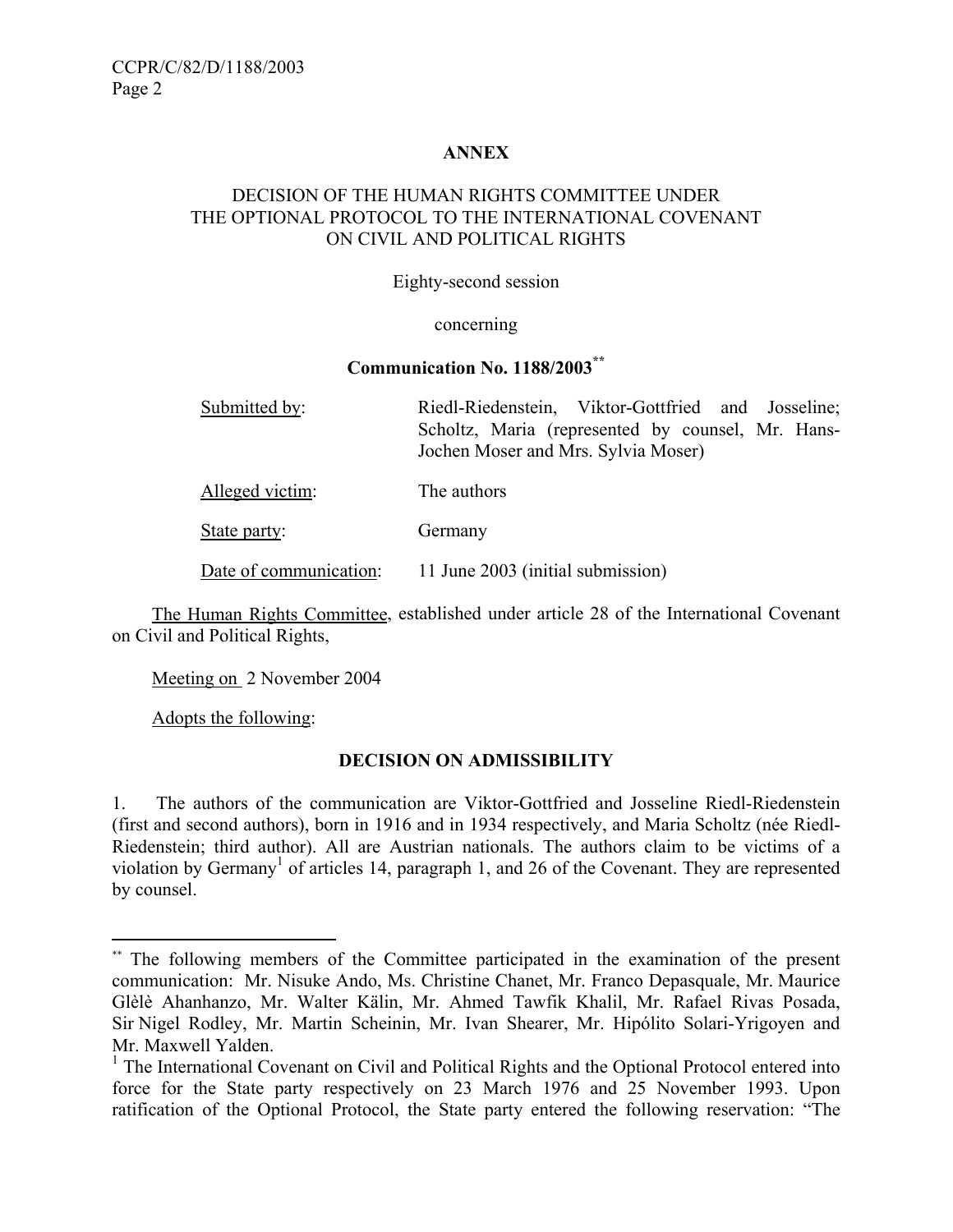#### **The facts as submitted by the authors**

1

2.1 Prior to World War II, the family of the authors owned extensive property in Czechoslovakia, including stocks of German companies including *Daimler Benz* (worth 154.000 Reichsmark), *Dresdner Bank* (worth 142.000 Reichsmark) and *IG Farben Industrie AG* (worth 410.000 Reichsmark). These stocks were deposited at the family's secondary residence at Aich Castle. In September 1944, the first and third authors' father, in the first author's presence, decided to wrap the stocks in packages, on which he inscribed the third author's name. Pursuant to the *Benes decree*s of 1945, the family's properties in Czechoslovakia were confiscated, including Aich Castle, where the stocks were hidden in a hall cupboard. While the physical evidence of the stocks was confiscated, the Czechoslovak authorities did not attempt to redeem the value of the stocks.

2.2 In 1948, the Deutsche Mark was introduced in the Federal Republic of Germany, and stocks in Reichsmark were reissued. As proof of ownership, the old stocks had to be submitted; failing this, ownership had to be established in other ways, e.g. by submission of bank statements, tax returns etc. The Federal Republic of Germany acted as trustee for the owners and eventually took ownership of unclaimed stocks.

 2.3 In 1965, the authors visited Aich Castle to collect information about their stocks for eventual submission to the German Federal Compensation Office, pursuant to the laws enacted between 1949 and 1964 on the procedure for examining and validating claims to securities lost or destroyed during or directly following the Second World War (Wertpapierbereinigungsschlussgesetze).

2.4 Between 1965 and 1976, the authors filed three claims for compensation with the Federal Compensation Office; these were dismissed in 1965, 1971 and 1981, respectively, for lack of sufficient proof of their ownership of the shares. The author's unsuccessfully appealed these decisions in separate proceedings, relating to each parcel of shares, before different courts.

2.5 Before 1990, the authors could not document their ownership of the stocks, since the papers kept at Aich Castle were inaccessible to them, and pertinent bank statements and tax returns had been destroyed in a fire at the family house in Vienna at the end of the War. Moreover, the Czech authorities had consistently refused to issue a certificate from the Central Bank, confirming the existence of their stocks.

Federal Republic of Germany formulates a reservation concerning article 5 paragraph 2 (a) to the effect that the competence of the Committee shall not apply to communications a) which have already been considered under another procedure of international investigation or settlement; or b) by means of which a violation of rights is reprimanded having its origin in events occurring prior to the entry into force of the Optional Protocol for the Federal Republic of Germany; c) by means of which a violation of article 26 of the [said Covenant] is reprimanded, if and insofar as the reprimanded violation refers to rights other than those guaranteed under the aforementioned Covenant"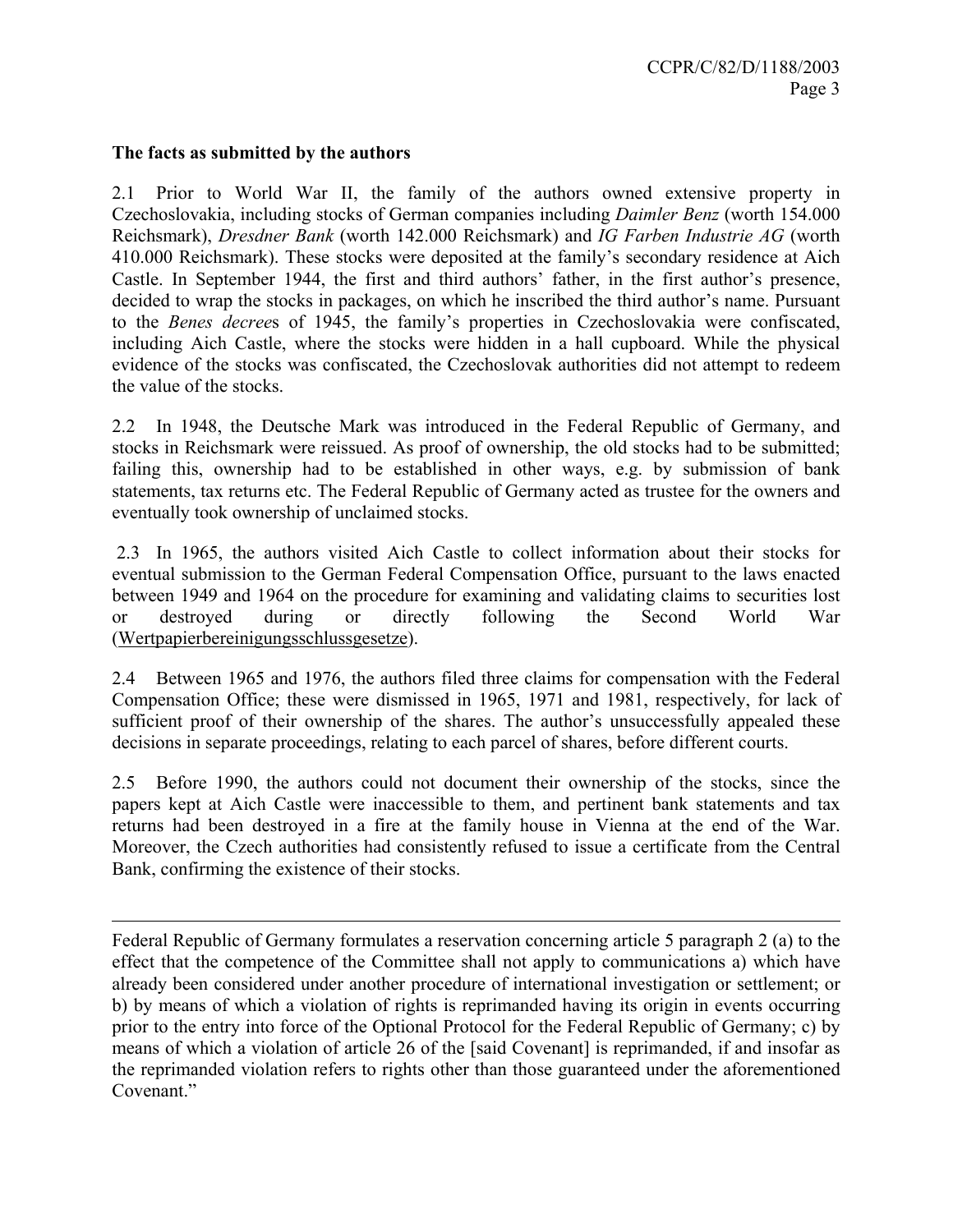2.6 Following the change of government in Czechoslovakia in 1990, the authors gradually obtained access to the necessary documentary evidence. On 19 April 1991, a new application for compensation of the *IG Farben* shares was submitted to the Securities Validation Chamber of the Frankfurt Regional Court, which dismissed the claim on 2 November 1992. On appeal, the Frankfurt Court of Appeal quashed that decision and referred the matter back to the Frankfurt Regional Court.

2.7 Following requests by the authors to defer a decision because new possibilities for securing fresh evidence from the Czech authorities had developed, the Securities Validation Chamber of the Frankfurt Regional Court decided, on 29 November 1999, that the authors had no case to claim compensation for *IG Farben* shares worth 410.000 Reichsmark, and set the amount in dispute at 1,644,000 DM. It considered that the requirements of Section 15, paragraph 1, of the 1964 Act on the finalization of the validation of securities had not been met, as the authors had not justified their failure to apply for verification and registration of their rights to the stocks before the legally prescribed deadline on 31 December 1964. The Court rejected the authors' argument that they had been unable to obtain evidence in support of their claims prior to the visit to Aich Castle in 1965, given the reappearance, in 1962, of their former estate manager at Aich (now "Doubi"), who had detailed knowledge of the authors' assets, including their stocks. Neither the confiscation of Aich Castle nor the fire at their house in Vienna could justify their failure to meet the deadline, since they could reasonably have been expected to make enquiries with the bank in Karlsbad which had acted as intermediary for the purchase of the stocks or to inquire into the possible existence of dividend coupons, tax returns, or other evidence available with the Czech authorities.

2.8 Moreover, the authors had not plausibly shown their ownership of the stocks, since the mere inscription of the third author's name, in 1944, on the packages did not constitute a "delivery" of the stocks to the daughter, nor a substitute for such delivery, without any indication of the legal position of the bearer of the inscribed name, and because the father's power to act on behalf of his wife and daughter had not been established. Even if the first author, as the sole heir, would have been entitled to claim compensation for the stocks, he had failed to have his ownership title registered in the compensation proceedings before the expiry of the deadline on 30 June 1976, as prescribed by Section 11, paragraph 1, of the 1975 Act to finalize the currency conversion. Lastly, the division and nominal value of the shares had not been specified.

2.9 On 2 October 2000, the Frankfurt Court of Appeal dismissed the authors' immediate appeal, in the absence of a legal error in the impugned decision of the Frankfurt Regional Court. With regard to the authors' argument that their deceased estate manager's knowledge of the existence of the stocks had suddenly become the central issue, the Court held that the mere fact that the authors' claims were previously dismissed on other grounds did not give rise to a *bona fide* expectation that their failure to meet the deadline for claiming validation of their stocks was considered to be justified.

2.10 Irrespective of the authors' argument that it was beyond their imagination that the estate manager would open the hall cupboard and find the stocks, the Court considered that the authors' failure to ask him about the destiny of the stocks amounted to a breach of their duty of care, given that he had continued to administer Aich Castle after the family's departure, that he had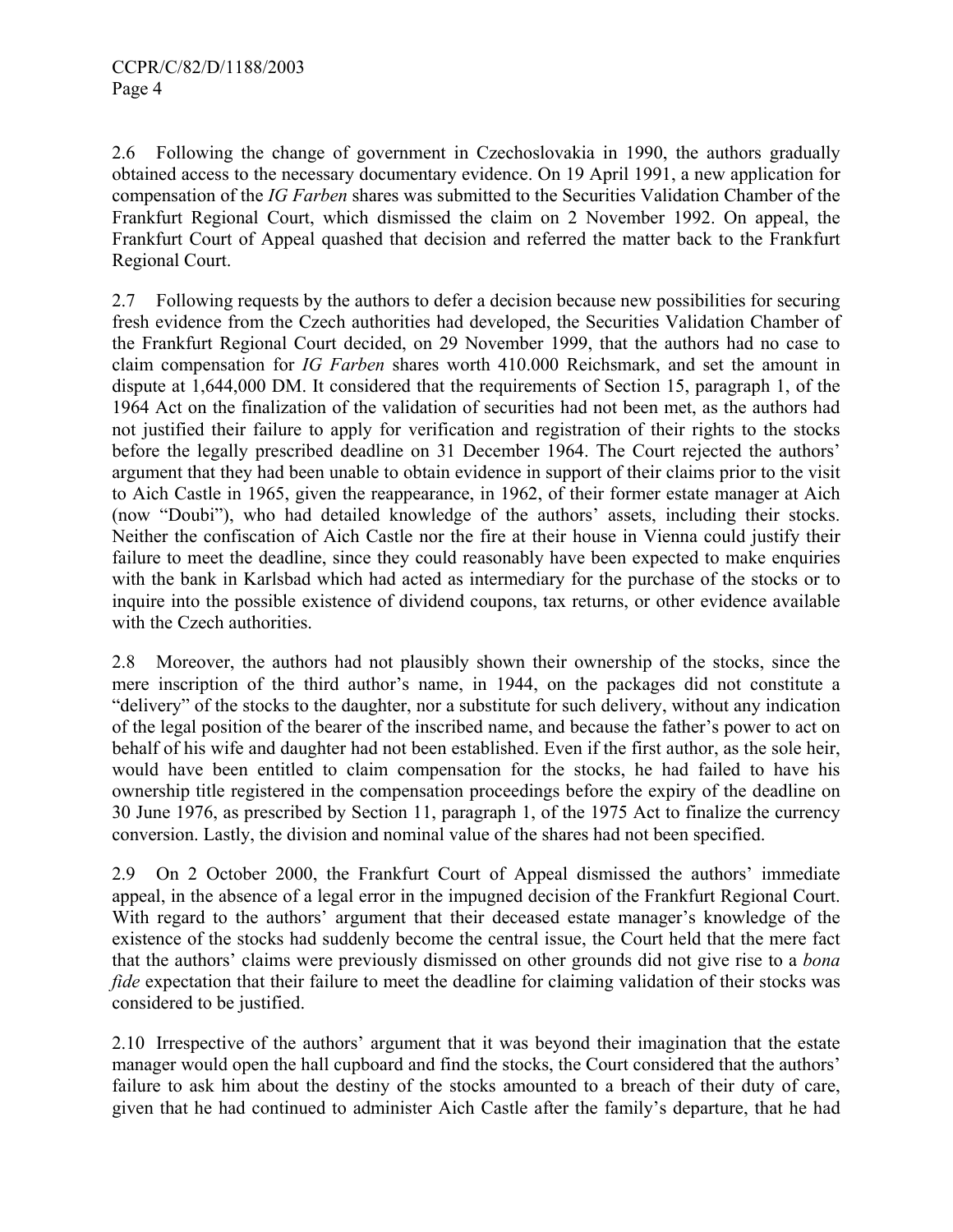witnessed the confiscation of said properties by the Czechoslovakian authorities in 1945, and that the transcript of the confiscation, which he had handed over to the authors in 1962, did not mention the stocks. The Appeal Court therefore endorsed the Regional Court's finding that the authors had failed to show that they had made every reasonable effort to find evidence in support of their validation claim prior to their visit to Aich Castle in October 1965. By rejecting the authors' compensation claim on the ground of their unexcused failure to apply for validation of their stocks before the deadline on 31 December 1964, the Court did not examine the question of ownership of the stocks.

2.11 On 13 September 2001, the Federal Constitutional Court dismissed the authors' constitutional complaint, finding that the lower courts' decisions did not violate the constitutional prohibition of arbitrariness and that the question of whether a possible breach of article 6 of the European Convention, which required an oral hearing also in non-adversarial proceedings of a civil character, would at the same time constitute a violation of the German Basic Law, had no bearing on the case, since the authors did not claim that they could have introduced further evidence during an oral hearing which would have changed the lower courts' decisions.

2.12 On 1 February 1999, the authors submitted an application to the European Court of Human Rights, alleging that the length of compensation proceedings in relation to the *Dresdner Bank*, *Daimler Benz* and *IG Farben* shares violated article 6 of the European Convention, whereas the denial of any compensation for these shares breached their right to property (as enshrined in article 1 of Protocol No. 1 to the European Convention). On 22 January 2002, the Court dismissed the authors' claims in respect of the proceedings concerning the *IG Farben* and *Dresdner Bank* shares for non-exhaustion of domestic remedies. With regard to the *Daimler Benz* shares, it rejected their complaint about the length of these proceedings as manifestly illfounded and declared the application inadmissible *ratione materiae*, insofar as article 1 of Protocol No. 1 to the Convention was concerned, since the German courts' conclusion that the authors had not sufficiently established their property rights over the shares was neither arbitrary nor contrary to relevant provisions of national law.

## **The complaint**

3.1 The authors, who limit the scope of their communication to the proceedings concerning the *IG Farben* shares, allege violations of their right under article 14, paragraph 1, to an impartial tribunal and of their right to equality and non-discrimination, under article 26, in conjunction with article 14, paragraph 1, of the Covenant, arguing that the German courts arbitrarily rejected their compensation claim by applying a stricter standard of proof to their case than to past compensation claims, which had frequently been granted in cases concerning confiscation of Jewish property. This discriminatory treatment could be linked to the courts' intention to protect the German treasury in times of severe economic constraints.

3.2 The authors submit that they exercised due diligence to document their claims, but were first denied information by the former Czechoslovak authorities and, when they finally obtained evidence that proved their ownership of the stocks, were denied compensation by the German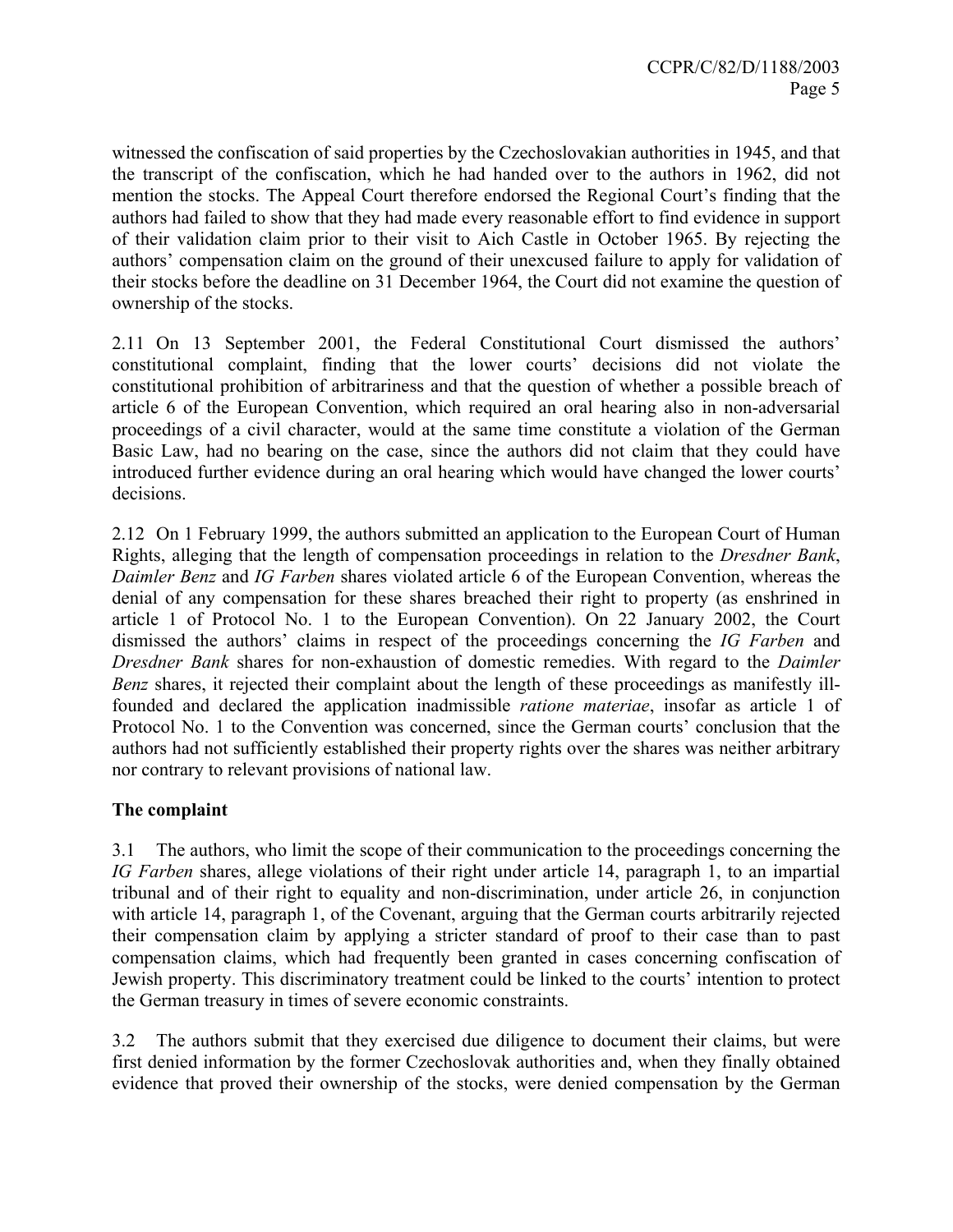courts, on the basis of their late filing of the claim and their failure to involve their former estate manager.

3.3 The authors submit that they exhausted domestic remedies and that the same matter is not being examined under another procedure of international investigation or settlement. Regarding the German reservation to article 5, paragraph 2 (a), they argue that their application to the European Court did not relate to the same substantive rights, since it concerned their right to property, which is not as such protected by the Covenant, and the length of the proceedings, rather than their right to equality of treatment and non-discrimination. Moreover, their claim regarding the *IG Farben* shares was not examined by the European Court at all.

## **The State party's observations on admissibility**

4.1 On 12 August 2003, the State party contested the admissibility of the communication, arguing that the authors' claims are unsubstantiated, incompatible *ratione materiae* with the provisions of the Covenant, insofar as an isolated argument based on article 26 would be incompatible with the German reservation, and inadmissible for non-exhaustion of domestic remedies, to the extent that the authors failed to raise "the prohibition of arbitrariness under the aspect of unequal treatment compared to other claimants" in the Federal Constitutional Court.

4.2 The State party submits that the authors have not substantiated, for purposes of article 2 of the Optional Protocol, that their right to equality before the courts was violated, and in particular by reference to which comparable groups, or on the basis of which criteria, they had been discriminated against by the German courts' application of an allegedly more stringent standard of proof. Neither unidentified claimants who obtained compensation for lost securities nor claimants who obtained restitution for the confiscation of Jewish property could be deemed suitable groups of comparison, in the absence of any indication of the criteria on which the differential treatment was allegedly based, and since Jewish compensation claims for warinduced losses concerned an entirely different situation subject to distinct legislation.

## **Authors' comments**

5.1 By submission of 4 November 2003, the authors argued that the German reservation has no bearing on their claims, since the issue before the Committee is a denial of equal treatment in a suit at law; their complaint is thus based on article 26, in conjunction with article 14, paragraph 1, rather than on article 26 alone. If the reservation was deemed to cover their claim, the authors request the Committee to examine whether it is compatible with the object and purpose of the Optional Protocol.

5.2 The authors submit that they sufficiently substantiated their claims, for purposes of admissibility, thereby reversing the burden of proof, in accordance with Committee jurisprudence. Accordingly, it was incumbent on the State party to specify what additional information it wished to obtain and to explain why other claimants had their ownership recognized, while the authors were always required to provide hard evidence inaccessible until the 1990s.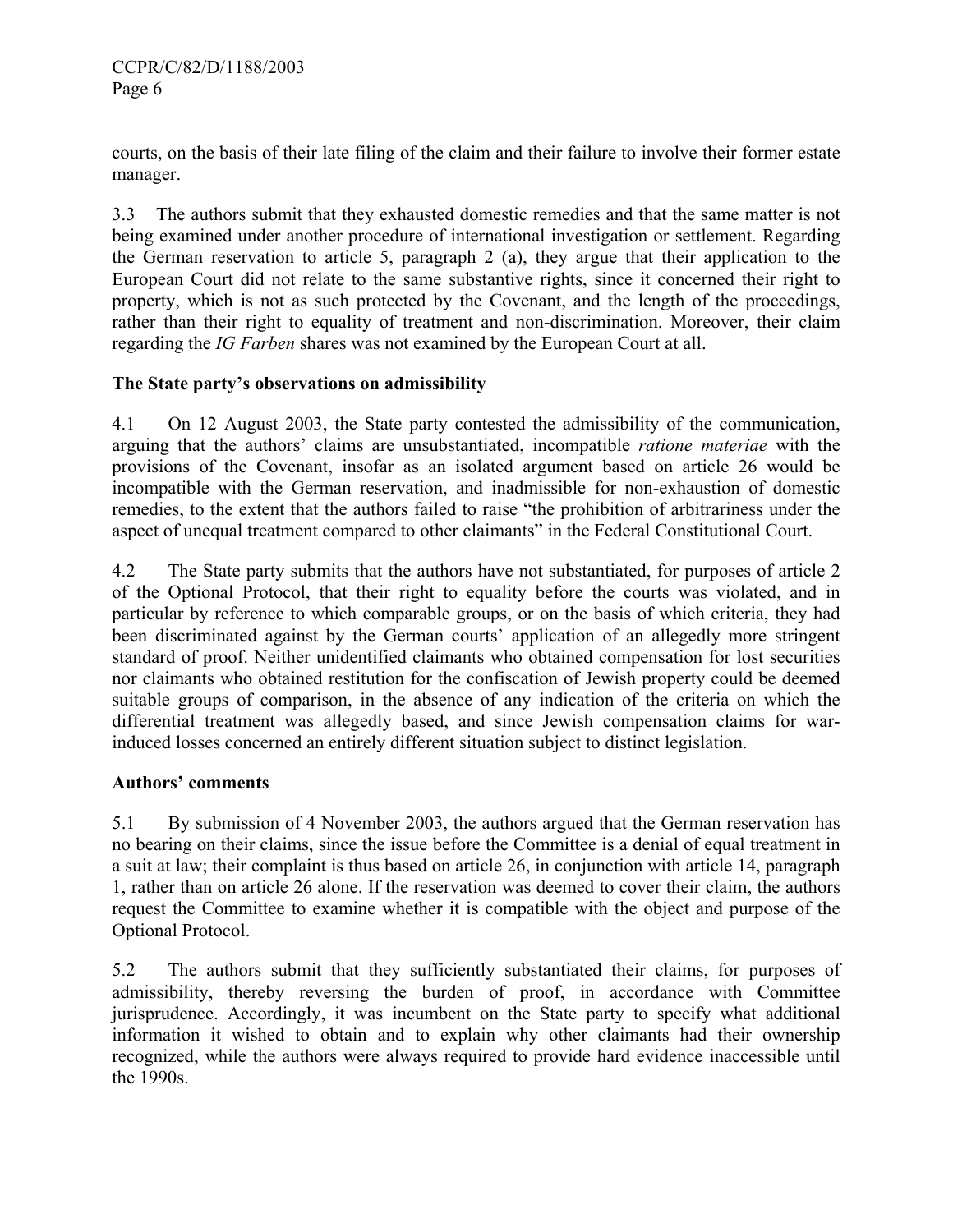5.3 The authors reiterate that, once their claims had been made out, the German courts rejected them on entirely different grounds, namely that the authors should have tried to obtain an affidavit from someone who did not necessarily know of the stocks and who had not listed them in the inventory of Aich Castle. The State party should be estopped from raising this issue after the estate manager had died. Moreover, the State party itself could have assisted in obtaining the necessary information from the Czechoslovakian authorities.

5.4 Lastly, the authors submit that it would be unreasonable to require them to exhaust any further domestic remedies, after they had for decades exercised due diligence to obtain their rights in German courts.

6.1 On 29 September 2004, counsel forwarded further comments, submitting that, unlike Jewish and other victims of persecution on racial grounds, whose claims could be assessed under the Act on Compensation for Nazi Injustice (Bundesentschädigungsgesetz), the authors had been required to state the nominal value of their shares. When this information finally became available from the Czech authorities, their claim was rejected under the pretext that the same information could have been obtained from their former estate manager earlier. Given that the Compensation Act does not establish a requirement that each potential witness be contacted, the authors claim that they have been discriminated against in comparison to Jewish and other victims of racial persecution.

6.2 In support of their claim, the authors submit a decision dated 12 June 2002 of the Berlin Regional Revenue Office, granting a considerable amount of compensation to the joint heirs of a reportedly Jewish victim of confiscation of real estate in 1944. This compensation had been estimated in the absence of precise information on the real estate value to be compensated.

## **Issues and proceedings before the Committee**

 $\overline{a}$ 

7.1 Before considering any claim contained in a communication, the Human Rights Committee must, in accordance with rule 87 of its rules of procedure, decide whether or not the communication is admissible under the Optional Protocol to the Covenant.

7.2 With regard to the authors' claim that the German courts' discriminated against them by applying a more stringent standard of proof to their case than to other past compensation claims, in particular claims concerning restitution of confiscated Jewish property, the Committee notes that the authors did not address this issue in their constitutional complaint dated 13 November 2000. It recalls that, in addition to ordinary judicial and administrative appeals, authors must also avail themselves of all other judicial remedies, including constitutional complaints, to meet the requirement of exhaustion of all available domestic remedies, insofar as such remedies appear to be effective in the given case and are *de facto* available to an author.<sup>2</sup> The Committee considers that the authors have not shown that addressing the alleged discriminatory application of a more stringent standard of proof to their claims before the Federal Constitutional Court would have been a futile remedy, merely because the lower courts had consistently applied such a standard of

<sup>2</sup> Communication No. 1003/2001, *P.L. v. Germany*, decision on admissibility adopted on 22 October 2003, at para. 6.5.